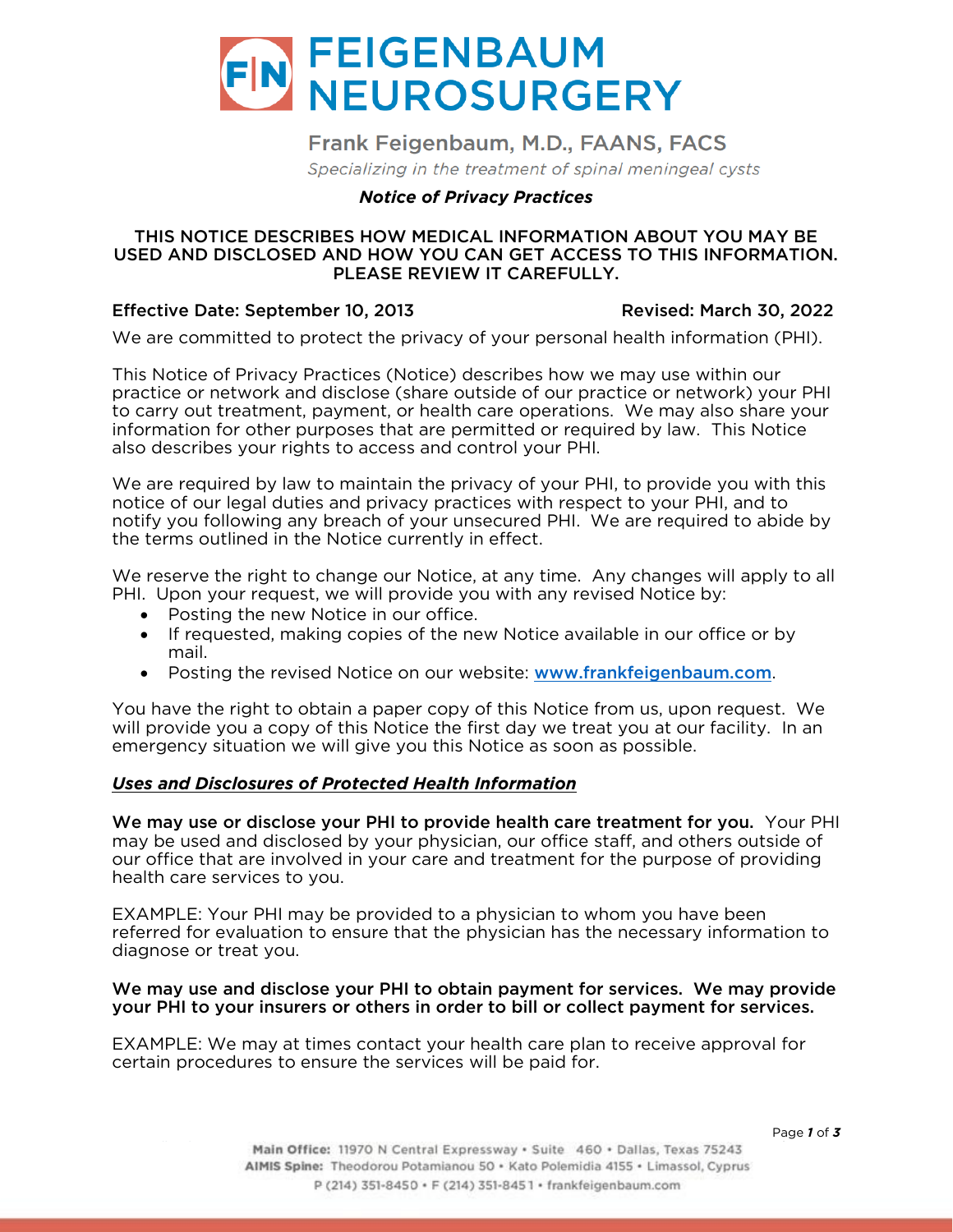

Frank Feigenbaum, M.D., FAANS, FACS Specializing in the treatment of spinal meningeal cysts

We may use or disclose, as needed, your PHI in order to support the business activities of this practice which are called health care operations.

EXAMPLES: We may perform quality improvement processes in order to provide safer, more effective care for you.

We may use and disclosure your PHI in other situations without your written authorization. These disclosures include communications (i) required by law (e.g., to report suspected abuse or neglect); (ii) for public health activities (e.g., to public health authorities permitted by law to collect or receive information); (iii) to health oversight agencies (e.g., for audits or investigations); (iv) in legal proceedings or in response to a court order: to police of for other law enforcement purposes: (v) to coroners or funeral directors; (vi) to researchers when their research has been approved by an institutional review board; or (vii) to comply with workers' compensation laws and other similar legally established programs. compensation laws and other similar legally established programs.

Other uses and disclosures of your PHI may be made: (i) to our business associates, where they agree to the same protections we provide, (ii) to provide you with treatment alternatives, or (iii) to provide you with appointment reminders.

We may use or disclose your PHI in certain circumstances, provided that you are informed in advance, UNLESS you object. We may share your information with friends or family members, or other persons directly involved in your care if we think it is in your best interest to share the information, or to provide notice of your location, general condition, or death. location, general condition, or death.

The following uses and disclosures of PHI require your written authorization: (i) communications to you for marketing purposes, separate from the communications disclosures involving the sale of your PHI; or (iii) disclosure of any psychotherapy disclosures involving the sale of your PHI; or (iii) disclosure of any psychotherapy notes.

### *All other uses and disclosures not recorded in this Notice will require a written authorization from you or your personal representative.*

Written authorization simply explains how you want your information used and<br>disclosed. Your written authorization may be revoked at any time, in writing. Except to the extent that your doctor or this practice has used or released information based on the direction provided in the authorization, no further use or disclosure will based on the direction provided in the authorization, no further use or disclosure will occur.

*Your Privacy Rights* be made in writing to the Privacy Officer, via mail at 11970 N Central Expressway, Suite 460, Dallas, Texas 75243, or fax at 816-255-3692. Suite 460, Dallas, Texas 75243, or fax at 816-255-3692.

You have the right to see and obtain a copy of your PHI. This means you may inspect and obtain a copy of PHI about you that is contained in a designated record set for as long as we maintain that PHI. If requested, we will provide you a copy of set for a set for an experience format. There are some exceptions to records which your records in an electronic format. There are some exceptions to records which